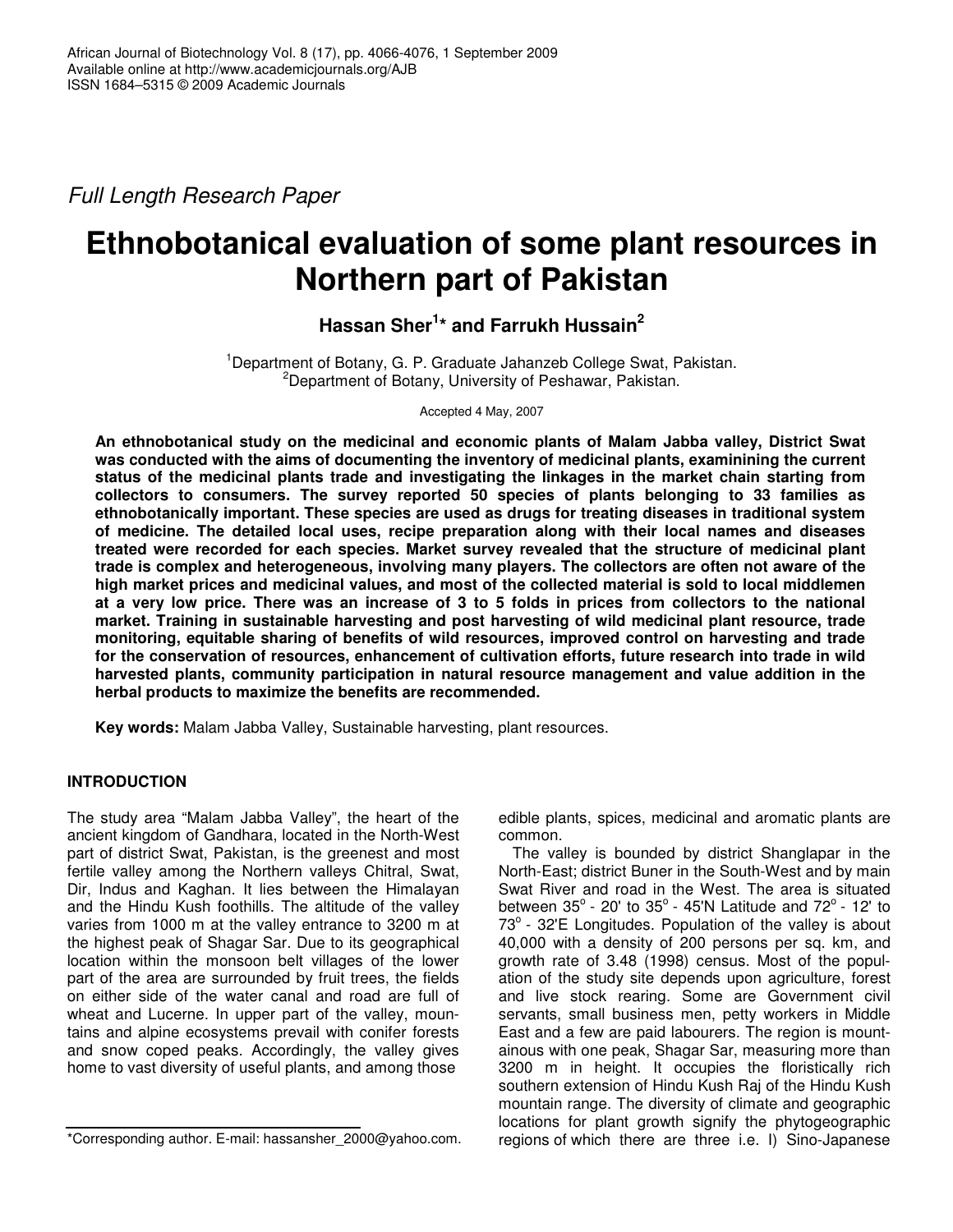regions having II) Irano-Turanian in the North-North West and III) Saharo-Sindian regions in the South (Ali and Qaiser, 1986).

Traditionally forests and rangelands are the main sources of medicinal plants in Pakistan. These plants occur naturally in the forests and pastures of Swat district and are used as a basis for modern pharmaceuticals and, therefore, are commonly exploited commercially. Since these plants usually occur in wild form and have been collected from the forest for decades (Khan, 1985), their cultivation/*ex-situ* management has been neglected in the past; hence no nurseries or protected areas for commercially exploited medicinal plants exists in Swat. Secondly, lack of knowledge about the part used and time of collection lead to misuse of the species. The appropriate timings to collect the desired plant part of certain age will determine the yield percenttage and quality of therapeutically active ingredients. Currently there is little evidence of the conservation of indigenous medicinal plant species in the study area. The crude and sometimes untimely gathering of medicinal plants does little to enhance their survival or effecttive population growth, and man's resulting domestic activities are placing some plant species under constant threat.

At the present time, a number of barriers exist to the sustainable cultivation, gathering and use of medicinal plants. These include lack of clear resource tenure and custodianships, little understanding of sustainable management parameters and knowledge of market requirements. These are coupled with inadequate institutional structures for the management of the dwindling medicinal plant populations and dearth of techniques, skills and experience to promote their sustainable use. The present study was, therefore, initiated to investigate and describe the existing population structure, status, availability and distribution of selected plants; and to find out the effect of exposure altitude and vegetation on their population set up. Moreover, the impact of current harvest on the population size of targeted medicinal plants was also determined. The findings might lead to locate ways and means to identify strategies to improve the management of the medicinal plant populations of the study area.

There are total of some 250,000 species of flowering plants in the world, much less than the species of animals (5 - 10 million). However, plants contribute a lot to our lives mainly due to their extra ordinary array of diverse classes of biochemicals with a variety of biological activities (Buckingham, 1999). The plant kingdom had immensely contributed to the health needs of man when no synthetic medicines were available and when no concept of surgical management existed. Even today almost 25% of all prescribed medicines in the developed world contain ingredients derived from medicinal plants (Sher et al., 2000).

Collection and sale of medicinal plants is an important

economic activity in the Malakand division, and about 5000 families are involved in the collection and processsing of medicinal plants in the region (Sher and Hussain, 1998a). The most active members of plants gathering and processing are women and children from middle hills. These collectors receive the minimum in the trade chain of medicinal herbs (Sher and Shakespear, 2000). Income from the gathering and sale of medicinal plants is thought to be marginalized by a lack of awareness regarding local and overseas market requirements. Local shopkeepers, agents and Hakims, obtain supplies from individuals who have little experience in medicinal herbs preparation or in understanding of its value. As a result valuable economic and medicinal plants of the investigated site are becoming rare and sparse and some are at the verge of local extinction.

The present endeavor was, therefore, carried out to document the inventory of economic and medicinal plants along with their local uses, names, part used and method of recipe preparation. Moreover, the investingation is designed to determine snapshot of the hitherto unmonitored aspects of medicinal plant ecology and their socioeconomic influences on low income group families.

#### **MATERIALS AND METHODS**

A study on the Ethnobotanical evaluation of economic and medicinal plants was conducted during summer 2003 in various parts of Malam Jabba valley, district Swat. The investigated area was divided into different altitudinal zones with the help of map and top sheet. Accordingly frequent visits were made to the area first in April - May, second in June - July and third in August 2003. Questionnaires were used and devised to identify and document the traditional knowledge of local people and their immediate family about the collection, sale and processing of medicinal plants and their uses within the communities.

Information and data on various aspects of the plants such as traditional uses, collection method, time and marketing of each species in the area were gathered from the local experienced persons through interviews and discussions. Data on the market value of the plants was collected from local collectors, shopkeepers (Export Promotion Bureau Office, Malakand division). Information was gathered as to how and from whom the plant materials were obtained and to when they were sold. Likewise, shopkeepers were asked about the sources of the plants received by them. Respondents were also asked about their annual revenues earned from the sale of targeted plants and returned of work invested. The respondents of various age groups were interviewed and their interest as local collectors and traders were noted through the questionnaires. Generally one person was selected and contacted from amongst 10 houses and were asked about the plant.

The plants were gathered from different altitude and sites. They were dried and preserved properly. The fully dried specimens were mounted on herbarium sheets with scotch tape, plants were identified with the help of available literature (Nasir and Ali, 1971 – 91; Stewart, 1972; Beg and Khan, 1974, Beg and Samad, 1974). The nomenclature was confirmed from National Herbarium, NARC, Islamabad. A set of voucher specimens were deposited in the National Herbarium, NARC, Islamabad and also in the Botany Department G.P.G Jahanzeb College Saidu Sharif Swat.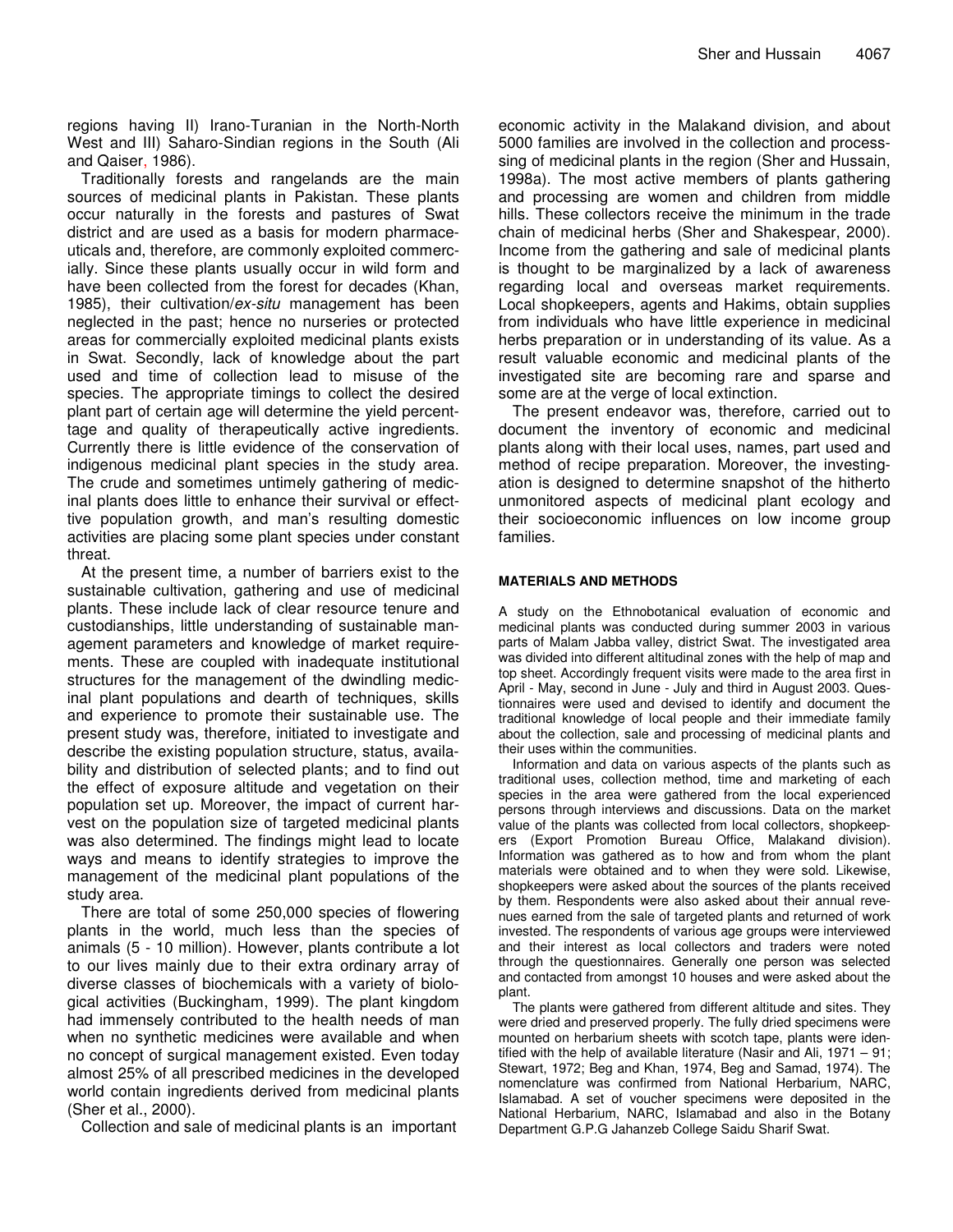# **RESULTS**

The study reported that the local people utilize 50 species of medicinal plants for the curing of various human diseases. They were distributed among 33 families comprising of 26 dicots families, one monocot family (Liliaceae), 3 Gymnosperm families (Cupressaceae, Ephedraceae and Pinaceae) while Fungi and Pteridophytes were represented by one family Helvelaceae and Pteridaceae, respectively. Among Dicots, family Lamiaceae (5 species) followed by Rosaceae (4 species), Asteraceae, Fagaceae, Polygonaceae, and Ranunculaceae each with 3 species were important families. The remaining families had less than 3 species of Ethnomedicinal importance in the study area.

The study showed that plants play an important role in the traditional system of medicine of local population. Some plants are used singly, while many others are used in combination with other plants or items such as wheat flour, sugar and ghee, etc. Similarly, certain medicinal plants are considered useful in only one specific disease where as several others have multiple such uses. The following is the description of local medicinal uses long with local names, part used, family and botanical name of medicinal plants in the area.

### **Ethnomedicinal description of the plants of Malam Jabba Valley District Swat**

| А. | Group                  | ÷      | Fungi                  |
|----|------------------------|--------|------------------------|
| 1. | Family                 |        | Helvelaceae            |
| 1. | <b>Botanical Name:</b> |        | Morchella esculanta L. |
|    | Prs ex Fr.             |        |                        |
|    | Part used              | ÷      | Fruiting body          |
|    | Habit                  | ٠<br>٠ | Saprophyte             |
|    | Local name             | ٠      | Guchii                 |
|    |                        |        |                        |

**Local uses:** Locally the morels are fried with cows ghee and used after meal which is considered as a general body tonic. It is also used as a delicious food.

| В.           | Group                            | ÷      | Pteridophyta           |  |
|--------------|----------------------------------|--------|------------------------|--|
| 2.           | Family                           | ٠      | Pteridaceae            |  |
| $\mathbf{2}$ | <b>Botanical Name:</b><br>Christ |        | Dryopteris juxtapostia |  |
|              | Part used                        | ÷      | Young shoot            |  |
|              | Habit                            | ٠<br>٠ | Herb                   |  |
|              | Local name                       | t      | Kwanjay                |  |

**Local Uses:** It is used as a local vegetable, which is believed to enhance digestion power.

| C. | Group                                  | Gymnosperm   |         |
|----|----------------------------------------|--------------|---------|
| 3. | Family                                 | Cupressaceae |         |
| 3. | <b>Botanical Name:</b><br><b>Brand</b> | Juniperus    | excelsa |
|    | Part used                              | Leaves       |         |
|    | Habit                                  | Tree         |         |
|    | Local name                             | Shahroos     |         |

**Local Uses:** Locally the dried leaves of *Juniperus* is mixed with *Skimmea laureola* Leaves and burned in combination to control the evil eyes, and gods.

| Ephedraceae           |
|-----------------------|
| Ephedra<br>gerardiana |
|                       |
|                       |
| Someni                |
|                       |

**Local Uses:** The powder plant is boiled with water and use twice a day after meal in morning and evening, and is used as remedy for hay fever and cold.

| 5. | Family                 |   | Pinaceae |         |
|----|------------------------|---|----------|---------|
| 5. | <b>Botanical Name:</b> |   | Cedrus   | deodara |
|    | (Rox.ex lamb) D.Don    |   |          |         |
|    | Part used              |   | Resin    |         |
|    | Habit                  | ÷ | Tree     |         |
|    | Local name             |   | Diyar    |         |
|    |                        |   |          |         |

**Local Uses:** Locally 2 to 3 drops of resin extract are taken with a glass of milk early in the morning before break fast to treat urticaria and other skin diseases.

|    | Group                  | ÷ | Monocot             |
|----|------------------------|---|---------------------|
| 6. | Family                 | ÷ | Liliaceae           |
| 6. | <b>Botanical Name:</b> |   | Allium humile Kunth |
|    | Part used              | ÷ | Whole plant         |
|    | Habit                  | ÷ | Herb                |
|    | Local name             | t | Palan               |

**Local Uses:** By chewing their leaves and bulb the locals treat vomiting and headache.

| 7 | Baker      | Botanical Name: |              | luteum |
|---|------------|-----------------|--------------|--------|
|   | Part used  | <b>P</b>        | Corm         |        |
|   | Habit      | л.              | Herb         |        |
|   | Local name |                 | Chunar phund |        |
|   |            |                 |              |        |

**Local Uses:** The local people mix the corm of C*olchicum luteum* with egg and fry it with cow's ghee. It is given to aged men and women in the evening before going to bed, and is considered as remedy for joints pain.

| 8. | Botanical Name: |    | Frittelaria roylei Hook.f |
|----|-----------------|----|---------------------------|
|    | Part used       |    | <b>Rhizome</b>            |
|    | Habit           | ۰. | Herb                      |
|    | Local name      |    | Chor                      |

**Local Uses:** Locally the rhizome of *Frittelaria* is boiled in milk and taken early in the morning before break fast, and is considered as a general body tonic.

| Е. | Group                  |   | Dicot                  |
|----|------------------------|---|------------------------|
|    | Family                 |   | Apiaceae               |
| 9. | <b>Botanical Name:</b> |   | <b>Bunium persicum</b> |
|    | Part used              |   | Seed                   |
|    | Habit                  |   | Herb                   |
|    | Local name             | ٠ | Zera                   |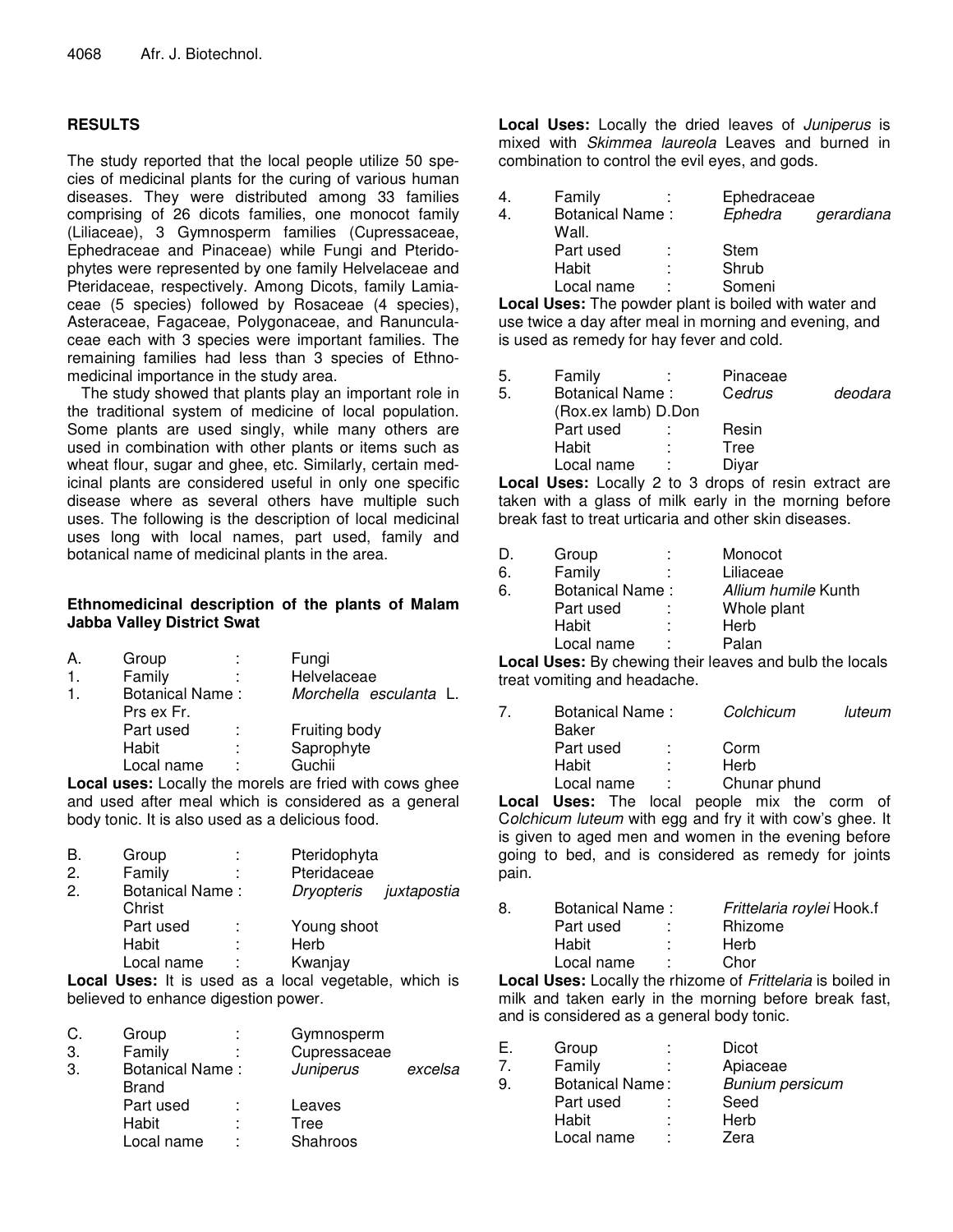**Local uses:** Locally it is mainly collected for commercial purposes, only.

| 8.  | Family                 |   | Araliaceae  |            |
|-----|------------------------|---|-------------|------------|
| 10. | <b>Botanical Name:</b> |   | Hedera      | nepalensis |
|     | Kock                   |   |             |            |
|     | Part used              |   | Whole plant |            |
|     | Habit                  | ٠ | Climber     |            |
|     | Local name             | ٠ | Zelai       |            |

**Local Uses:** The powdered plant of *Hedra* is boiled with milk and used early in the morning for the treatment of diabetes.

| 9   | Family                 | Asteraceae            |  |
|-----|------------------------|-----------------------|--|
| 11. | <b>Botanical Name:</b> | Artemisia maritima L. |  |
|     | Part used              | Whole plant           |  |
|     | Habit<br>٠             | Herb                  |  |
|     | Local name             | Loam                  |  |
|     |                        |                       |  |

**Local Uses:** Locally the dried plant of *Artemisia* is boiled in water and the extract is cooled and used after meal in the evening before going to bed, and is consider as an Anthelmentic agent.

| 12. | <b>Botanical Name:</b> | Cichorum intybus L |  |
|-----|------------------------|--------------------|--|
|     | Part used              | Root               |  |
|     | Habit<br>л.            | Herb               |  |
|     | Local name<br>÷        | Haspa booti        |  |
|     |                        |                    |  |

**Local Uses:** Locally the powdered root is taken with a glass of milk for the treatment of general body fever and vomiting.

| 13 | Botanical Name: |  | Saussurea lappa Clarke                                |  |
|----|-----------------|--|-------------------------------------------------------|--|
|    | Part used       |  | Root                                                  |  |
|    | Habit           |  | Herb                                                  |  |
|    | Local name      |  | Kuth                                                  |  |
|    |                 |  | Loop Uses Locally the dried rest of Causeures Japanie |  |

**Local Uses:** Locally the dried root of *Saussurea lappa* is mixed with egg and fried with cow's ghee and used twice a day as an anti-spasmodic agent. The mixture is also used as a carminative agent.

| 10. | Family                 | ٠<br>$\mathbf{r}$ | <b>Berberidaceae</b>  |
|-----|------------------------|-------------------|-----------------------|
| 14. | <b>Botanical Name:</b> |                   | Berberis lycium Royle |
|     | Part used              |                   | Root                  |
|     | Habit                  | ٠                 | Shrub                 |
|     | Local name             |                   | Hees                  |

**Local Uses:** Locally the dried root is mixed with egg and fried in cow's ghee and used for the treatment of fractured bones and wounds healing. It is also considered as a general body tonic.

| 11. | Family                          |   | Caprifoliaceae |          |
|-----|---------------------------------|---|----------------|----------|
| 15. | <b>Botanical Name:</b><br>D.Don |   | Viburnum       | nervosum |
|     | Part used                       |   | Fruit          |          |
|     | Habit                           | ٠ | Herb           |          |
|     | Local name                      |   | Asos           |          |

**Local Uses:** Locally the fresh fruit of *Viburnum nervosum* is eaten for the curing of stomach-ache.

| 12. | Family                 |   | Cuscutaceae                                       |
|-----|------------------------|---|---------------------------------------------------|
| 16. | <b>Botanical Name:</b> |   | Cuscuta reflexa Roxb                              |
|     | Part used              |   | Whole plant                                       |
|     | Habit                  |   | Climber (parasite)                                |
|     | Local name             | ٠ | Amol                                              |
|     |                        |   | ままい いっこ 一定に いっこうしょうしょう ほうけいしょ かいまんしょう こうけいしょうけいしょ |

**Local Uses:** The powdered plant is taken with a glass of milk twice a day after meal for the treatment of diabetes.

| 13. | Family                 | Dioscoraceae                                                                                                          |           |
|-----|------------------------|-----------------------------------------------------------------------------------------------------------------------|-----------|
| 17. | <b>Botanical Name:</b> | Dioscorea                                                                                                             | deltoidea |
|     | Wall.                  |                                                                                                                       |           |
|     | Part used              | Rhizome                                                                                                               |           |
|     | Habit                  | Climber                                                                                                               |           |
|     | Local name             | Kanis                                                                                                                 |           |
|     |                        | $\mathbf{r}$ , and the contract of $\mathbf{r}$ , and the contract of $\mathbf{r}$ , and the contract of $\mathbf{r}$ |           |

**Local Uses:** Locally the dried rhizome of *Dioscorea deltoidea* is fried in cow's ghee and used early in the morning before break fast for the treatment of kidney problems.

| 14. | Family                 | Ebenaceae         |
|-----|------------------------|-------------------|
| 18. | <b>Botanical Name:</b> | Diospyrus lotus L |
|     | Part used              | Fruit             |
|     | Habit                  | Tree              |
|     | Local name             | Amlok             |
|     |                        |                   |

**Local Uses:** Locally the decoction of ripened fruit is used for the curing of dysentery.

| 15. | Family                 |   | Fagaceae               |
|-----|------------------------|---|------------------------|
| 19. | <b>Botanical Name:</b> |   | Quercus semecarpifolia |
|     | Sm                     |   |                        |
|     | Part used              |   | Fruit                  |
|     | Habit                  | ٠ | Tree                   |
|     | Local name             | ٠ | Meer                   |
|     |                        |   |                        |

**Local Uses:** The powdered of the ripened fruit mixed with wheat flour and then fried with cow's ghee. The mixture is locally called Halva, and is locally considered as a general body tonic.

| <b>20.</b> | Botanical Name:<br>ex Royle |    | Quercus dilatata Lindle |  |  |
|------------|-----------------------------|----|-------------------------|--|--|
|            | Part used                   |    | Fruit                   |  |  |
|            | Habit                       | ٠  | Tree                    |  |  |
|            | Local name                  | л. | Tor banj                |  |  |

**Local Uses:** It is similar to *Quercus semecarpifolia* but inferior in quality.

| 21 | Botanical Name:<br>(Husskn) H.N |  | Quercus   | incana |
|----|---------------------------------|--|-----------|--------|
|    | Part used                       |  | Fruit     |        |
|    | Habit                           |  | Tree      |        |
|    | Local name                      |  | Spin banj |        |
|    |                                 |  |           |        |

**Local Uses:** Also similar to *Quercus semecarpifolia* but inferior in quality.

| 16. | Family                 | Geraniaceae           |
|-----|------------------------|-----------------------|
| 22  | <b>Botanical Name:</b> | Geranium wallichianum |
|     | D.Don ex sweat         |                       |
|     | Part used              | Root                  |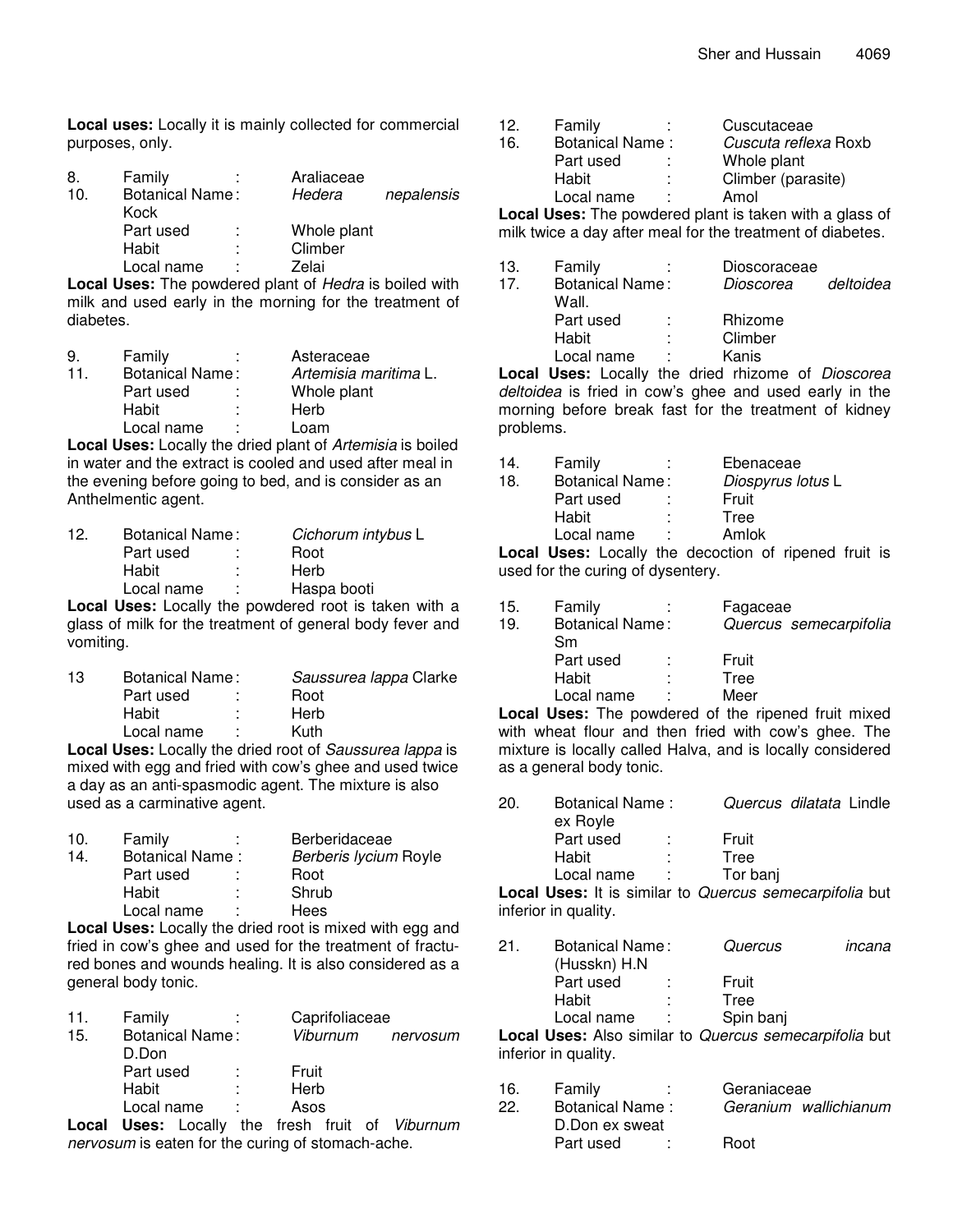| Habit      | Herb      |
|------------|-----------|
| Local name | Ratan jok |

**Local Uses:** The dried root of *Geranium wallichianum* is mixed with Hen-egg and then fried in cow's ghee and used twice a day for the treatment of Rheumatism.

|                        |        | Hypericaceae |                      |
|------------------------|--------|--------------|----------------------|
| <b>Botanical Name:</b> |        |              | Hypericum perforatum |
| Part used              | ÷      | Leaves       |                      |
| Habit                  | ٠<br>٠ | Herb         |                      |
| Local name             | ٠      | Shen chai    |                      |
|                        | Family |              |                      |

**Local Uses:** Locally green tea is prepared from their leaves, and is considered as a stimulant and carminative agent.

| 18. | Family                 | ٠<br>٠ | Juglandaceae     |
|-----|------------------------|--------|------------------|
| 24. | <b>Botanical Name:</b> |        | Juglans regia L. |
|     | Part used              | ÷      | Fruit and bark   |
|     | Habit                  | ٠<br>٠ | Tree             |
|     | Local name             | ٠      | Ghoz             |

**Local Uses:** The ripened fruit of *Juglans regia* is used as a brain tonic while the bark of stem and root is used for teeth cleaning.

| 19. | Family                        | Lamiceae                |
|-----|-------------------------------|-------------------------|
| 25. | <b>Botanical Name:</b><br>Bth | Ajuga bracteosa wall ex |
|     | Part used                     | whole plant             |
|     | Habit                         | Herb                    |
|     | Local name                    | <b>Phund Kash</b>       |
|     |                               |                         |

**Local Uses:** Locally the powdered plant is cooked with cow's ghee and used early in the morning before break fast for the treatment of fever and vomiting.

| 26. | Botanical Name:<br>L.Huds |    | Mentha          | longifolia |
|-----|---------------------------|----|-----------------|------------|
|     | Part used                 | ÷. | Leaves and Stem |            |
|     | Habit                     | ÷  | Herb            |            |
|     | Local name                | ÷  | Dhoop           |            |
|     |                           |    |                 |            |

**Local Uses:** The decoction of the leaves and stem is used for the treatment of cough and vomiting.

| 27. | Botanical Name: |    | Mentha spicata L. |
|-----|-----------------|----|-------------------|
|     | Part used       | ÷  | Leaves and stem   |
|     | Habit           | ÷  | Herb              |
|     | Local name      | л. | Pudina            |

**Local Uses:** The powdered plant is mixed with sugar and taken with a glass of water early in the morning before breakfast to control vomiting. The recipe is also considered as a carminative agent.

| 28. | Botanical Name:<br>wall ex Bth |   | Salvia                  | morrcroftiana                                  |
|-----|--------------------------------|---|-------------------------|------------------------------------------------|
|     | Part used<br>Habit             | ٠ | Leaves and stem<br>Herb |                                                |
|     |                                |   |                         |                                                |
|     | Local name                     | ÷ | Khardag                 |                                                |
|     | Local Hose, The Lenner and     |   |                         | الأنجا المستحقق ويعمل الملقان بالمتحرم ممساحات |

**Local Uses:** The leaves are warmed with mustard oil

and applied on the swollen skin to release puss, while the inner part of the stem is chewed and is considered as an aphrodiasic agent.

| 29. | Botanical Name: |          | Thymus serphyllum L |
|-----|-----------------|----------|---------------------|
|     | Part used       | ٠        | Whole plant         |
|     | Habit           | п.       | Herb                |
|     | Local name      | <b>P</b> | Kanesh              |
|     |                 |          |                     |

**Local Uses:** Locally green tea is prepared from its leaves and stem, and is considered as a remedy for fever, cough and cold.

| 20. | Family                 | Pappilionaceae                                                        |
|-----|------------------------|-----------------------------------------------------------------------|
| 30. | <b>Botanical Name:</b> | Indigofera heterantha L.                                              |
|     | Part used              | Root                                                                  |
|     | Habit                  | Shrub                                                                 |
|     | Local name             | Kese                                                                  |
|     |                        | والمنازل وتمرامه وسمامهم والموسوا ويستحدث والمتار الموم التحفظ الموما |

**Local Uses:** Locally the powdered roots are taken with a glass of milk twice a day to combat headache and chest pain.

| 21.  | Family                         |        | Peaonaceae            |  |
|------|--------------------------------|--------|-----------------------|--|
| .31. | <b>Botanical Name:</b><br>HK f |        | Paeonia emodi Wall ex |  |
|      | Part used                      | $\sim$ | Rhizome               |  |
|      | Habit                          |        | Herb                  |  |
|      | Local name                     |        | Mameikh               |  |
|      |                                |        |                       |  |

**Local Uses:** The powdered Rhizome of *paeonia emodi* is mixed with cow's ghee and taken twice a day after meal, and is considered as a general body tonic.

| 22. | Family                                                                                   |   |             | Podophyllaceae |
|-----|------------------------------------------------------------------------------------------|---|-------------|----------------|
| 32. | <b>Botanical Name:</b>                                                                   |   | Podophyllum |                |
|     | hexandrum Royle                                                                          |   |             |                |
|     | Part used                                                                                |   |             | Rhizome        |
|     | Habit                                                                                    |   | Herb        |                |
|     | Local name                                                                               | ٠ | Kakorra     |                |
|     | the contribution of the collection of the collection of the collection of the collection |   |             |                |

**Local Uses:** Locally the Rhizome is crushed and used with cow ghee for the treatment of backache and cancer.

| 23. | Family                 | Polygonaceae            |
|-----|------------------------|-------------------------|
| 33. | <b>Botanical Name:</b> | Persicaria amplexicaule |
|     | D.Don                  |                         |
|     | Part used              | Root                    |
|     | Habit                  | Herb                    |
|     | Local name             | Anjabar                 |
|     |                        |                         |

**Local Uses:** Locally the root of *Persicaria* is mixed with egg and fried in cow's ghee, and is considered as a general body tonic.

| 34. | Botanical Name: | <i>Rheum emodi</i> Wall |
|-----|-----------------|-------------------------|
|     | Part used       | Root                    |
|     | Habit           | Herb                    |
|     | Local name      | Chutial                 |
|     |                 |                         |

**Local Uses:** Locally the dried root of *Rheum emodi* is mixed with egg and fried in ghee and used twice a day for the removal of kidney stone and other kidney problems.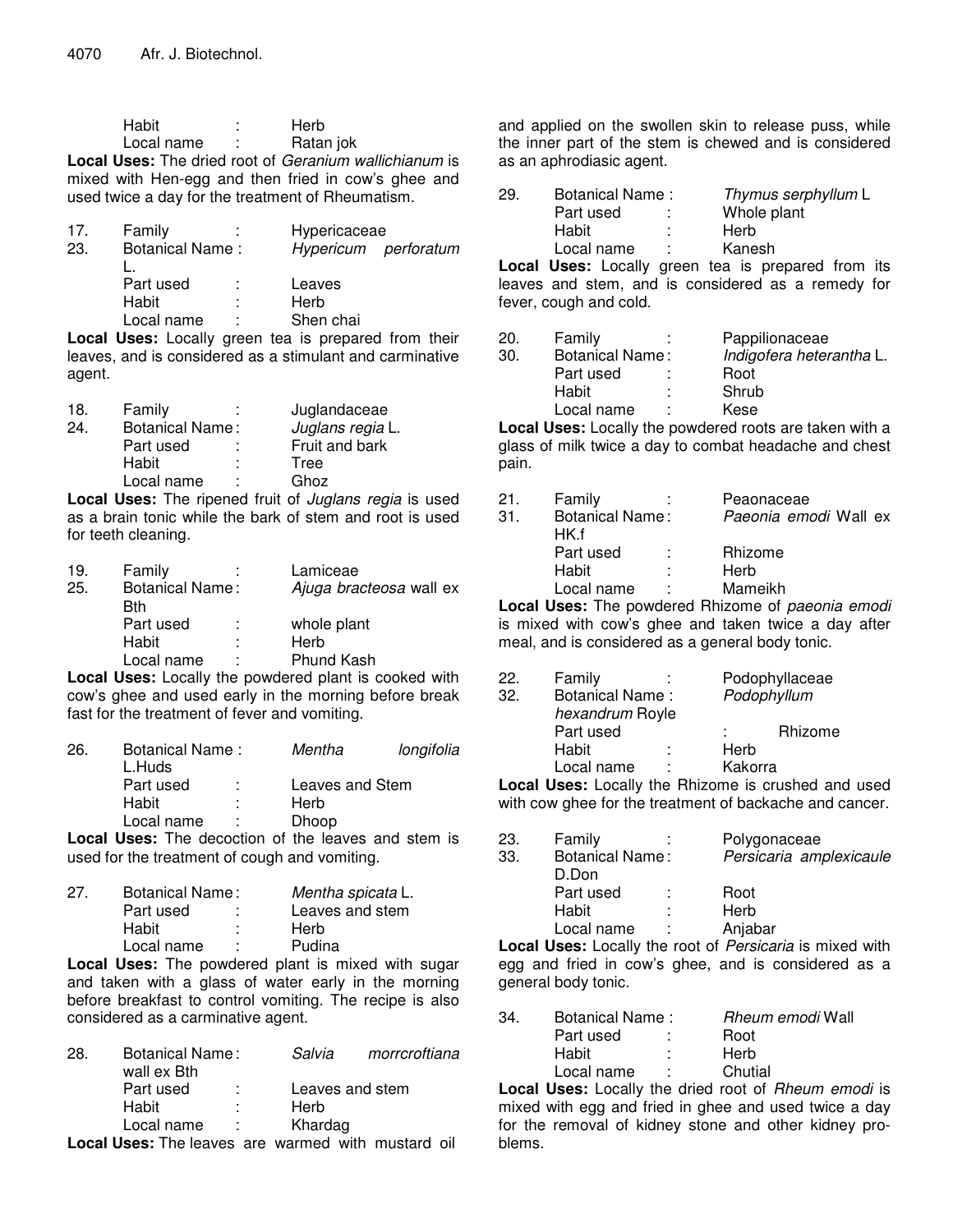| 35. | Botanical Name: |                 | Rumex dentatus L.                             |  |
|-----|-----------------|-----------------|-----------------------------------------------|--|
|     | Part used       |                 | Leaves                                        |  |
|     | Habit           |                 | Herb                                          |  |
|     | Local name      | <b>Contract</b> | Ovawol                                        |  |
|     |                 |                 | Lessures Leading the Legion of Dumoy are warm |  |

**Local uses:** Locally the leaves of *Rumex* are warmed and applied on the wounds for their healing.

| 24. | Family                 | ÷ | Primulaceae |            |
|-----|------------------------|---|-------------|------------|
| 36. | <b>Botanical Name:</b> |   | Primula     | macrophyla |
|     | D.Don                  |   |             |            |
|     | Part used              | ÷ | Flower      |            |
|     | Habit                  | ÷ | Herb        |            |
|     | Local name             | ٠ | Mammera     |            |
|     |                        |   |             |            |

**Local uses:** The powdered flowers are applied to the eyes and is considered to improve eyesight, and control eye diseases.

| 25. | Family             |          | Ranunculaceae        |
|-----|--------------------|----------|----------------------|
|     | 37. Botanical Name | - 50     | Aconitun chasmanthum |
|     | Stapf ex Ham lex   |          |                      |
|     | Part used          | in 1999. | Rhizome              |
|     | Habit              | ÷        | Herb                 |
|     | Local name         | ÷        | Zaharmora            |
|     |                    |          |                      |

**Local uses:** The Rhizome of *Aconitun chasmanthum* is crushed and mixed with cow ghee and used as a general body tonic.

| 38.   | Botanical Name:<br>Wall |  |            |           | Aconitum heterophyllum     |
|-------|-------------------------|--|------------|-----------|----------------------------|
|       | Part used               |  | ÷          | Rhizome   |                            |
|       | Habit                   |  | ÷          | Herb      |                            |
|       | Local name              |  | $\sim 100$ | Zaharmora |                            |
| Local | uses: The               |  |            |           | use is similar to Aconitum |
|       | chasmanthum.            |  |            |           |                            |

| 39. | Botanical Name: |    | Calthea alba Jacq.                           |
|-----|-----------------|----|----------------------------------------------|
|     | Part used       |    | Leaves                                       |
|     | Habit           | ÷. | Herb                                         |
|     | Local name      | A. | Maspal                                       |
|     | .               |    | $\cdots$ $\cdots$ $\cdots$ $\cdots$ $\cdots$ |

**Local uses:** Locally the leaves of C*althea alba* are applied on the wounds for healing.

| 26.   | Family          | ÷ | Rosaceae                                |
|-------|-----------------|---|-----------------------------------------|
| 40.   | Botanical Name: |   | Prunus armeniaca L.                     |
|       | Part used       |   | Fruit                                   |
|       | Habit           | ÷ | Tree                                    |
|       | Local name      | ٠ | Khubani                                 |
| امہ ا |                 |   | uses: The decestion of the dried fruits |

**Local uses:** The decoction of the dried fruits is considered as laxative and purgative.

| 41. | Botanical Name: | Rosa webbiana Wall |
|-----|-----------------|--------------------|
|     | Part used       | Fruit              |
|     | Habit           | Shrub              |
|     | Local name      | Phalol             |
|     |                 |                    |

**Local uses:** Locally the fresh ripened fruit of *Rosa webbiana* is used as antispasmodic agent.

| 42. | Botanical Name: | <i>Rubus fruticosus</i> L. |  |  |
|-----|-----------------|----------------------------|--|--|
|     | Part used       | Fruit                      |  |  |

| Habit                                     | ٠ | Herb |  |
|-------------------------------------------|---|------|--|
| Local name                                |   | Ach  |  |
| seel weest Locally the rineped fruit of D |   |      |  |

**Local uses:** Locally the ripened fruit of *Rubus fruticosus* is used to improve digestion power.

| 43. | Botanical Name: | Sorboria tomentosa |
|-----|-----------------|--------------------|
|     | Part used       | Infloresceae       |
|     | Habit           | Shrub              |
|     | Local name      | Beree              |
|     |                 |                    |

**Local uses:** Locally the inflorescence of *sorboria* are mixed with mustard oil and applied on the new born child skin to remove skin rashes and also applied on the wound as antiseptic agent.

| 27. | Family                 |     | Rutaceae              |
|-----|------------------------|-----|-----------------------|
| 44. | <b>Botanical Name:</b> |     | Skimmea laureola (DC) |
|     | Sieb and Zucc          |     |                       |
|     | Part used              | -11 | Leaves                |
|     | Habit                  |     | Herb                  |
|     | Local name             |     | Namer                 |
|     |                        |     |                       |

**Local uses:** The dried leaves are burnt with the bark of *Betula utilis* to expel evils and evil eyes.

| -28. | Family                 |                        | Saxifragaceae |  |
|------|------------------------|------------------------|---------------|--|
| 45.  | <b>Botanical Name:</b> | Bergenia ciliata (Haw) |               |  |
|      | Sternb                 |                        |               |  |
|      | Part used              | ÷                      | Root          |  |
|      | Habit                  | ٠                      | Herb          |  |
|      | Local name             | ÷                      | <b>Badmia</b> |  |

**Local uses:** Locally the powdered root is boiled with water for an hour after this the remaining gum like substance is applied on the cut wound for healing purposes. It is also considered as blood purifier.

| 29. | Family                 | Scrophullariaceae                                                                                                                                                                                                              |
|-----|------------------------|--------------------------------------------------------------------------------------------------------------------------------------------------------------------------------------------------------------------------------|
| 46. | <b>Botanical Name:</b> | Verbascum thapsus L.                                                                                                                                                                                                           |
|     | Part used              | Leaves                                                                                                                                                                                                                         |
|     | Habit                  | Herb                                                                                                                                                                                                                           |
|     | Local name             | Khar ghwag                                                                                                                                                                                                                     |
|     | - 「「」 」 」 一丁 しょうけい     | the state of the state of the state of the state of the state of the state of the state of the state of the state of the state of the state of the state of the state of the state of the state of the state of the state of t |

**Local Uses:** The leaves of *verbascum* is mixed with Brassica oil and used as antiseptic agent.

| 30.<br>47. | Family<br><b>Botanical Name:</b> | Solanaceae<br>Hyoscymus niger L. |
|------------|----------------------------------|----------------------------------|
|            | Part used                        | Seed                             |
|            | Habit                            | Herb                             |
|            | Local name                       | Shamala                          |
|            |                                  |                                  |

**Local uses:** The seeds of *Hyoscymus niger* is applied to the teeth to relieve toothache.

| 31. | Family                 | ٠<br>٠ | Urticaceae      |
|-----|------------------------|--------|-----------------|
| 48. | <b>Botanical Name:</b> |        | Urtica dioca L. |
|     | Part used              | ÷      | Whole plant     |
|     | Habit                  | t      | Herb            |
|     | Local name             | ÷      | Jon             |
|     |                        |        |                 |

**Local uses:** Locally the powdered plant is smoked as cigarette for the curing of asthma and also for urticarcia.

32. Family : Valerianaceae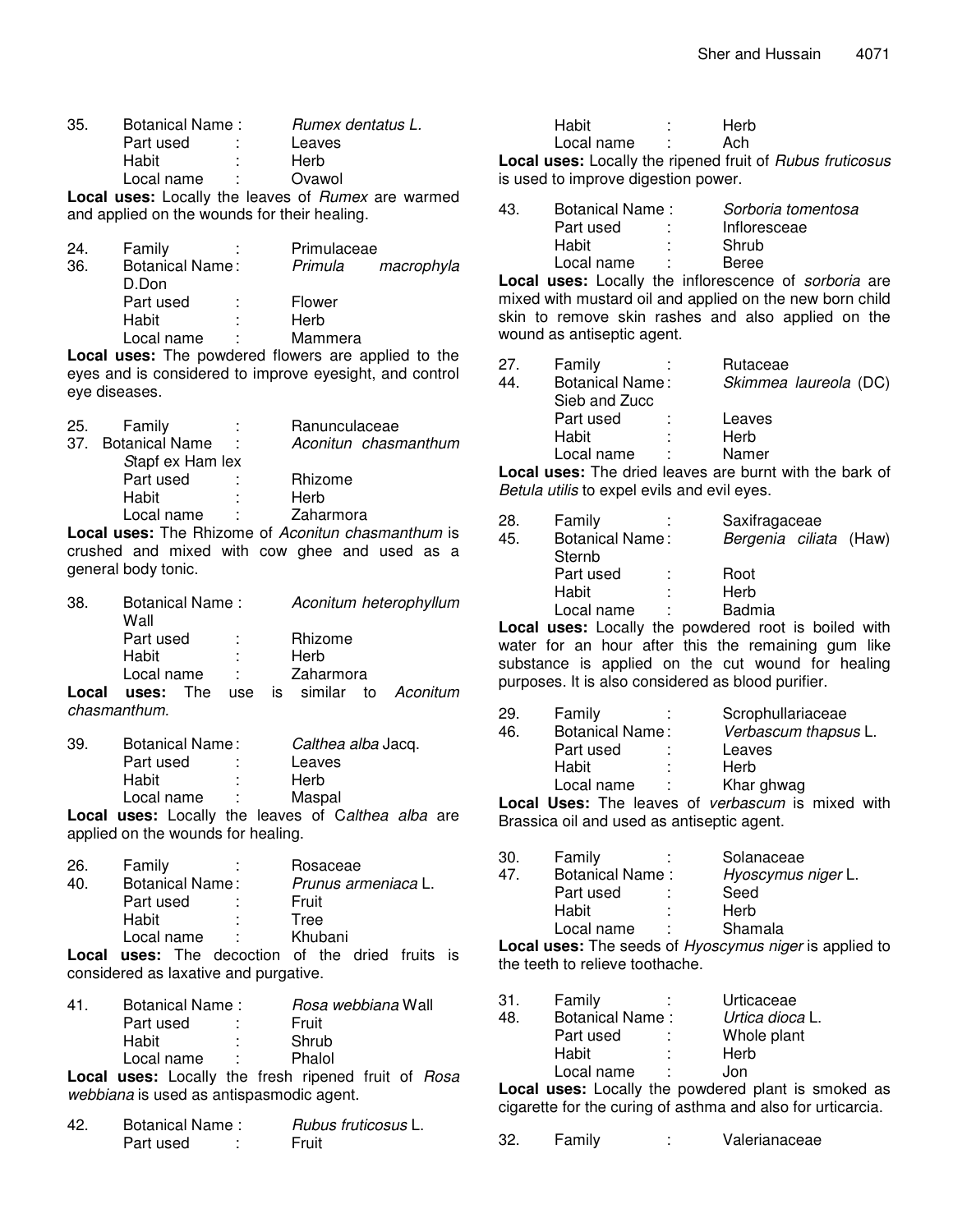| 49. | Botanical Name:             |  | Valeriana<br>iatamansi                                                                                                                                                                                                                                                                                                                    |  |
|-----|-----------------------------|--|-------------------------------------------------------------------------------------------------------------------------------------------------------------------------------------------------------------------------------------------------------------------------------------------------------------------------------------------|--|
|     | Jones                       |  |                                                                                                                                                                                                                                                                                                                                           |  |
|     | Part used                   |  | Rhizome                                                                                                                                                                                                                                                                                                                                   |  |
|     | Habit                       |  | Herb                                                                                                                                                                                                                                                                                                                                      |  |
|     | Local name                  |  | Mashkebala                                                                                                                                                                                                                                                                                                                                |  |
|     | المطلب وبالمستمرات ويستسمون |  | $D_1$ $\vdots$ $\vdots$ $\vdots$ $\vdots$ $\vdots$ $\vdots$ $\vdots$ $\vdots$ $\vdots$ $\vdots$ $\vdots$ $\vdots$ $\vdots$ $\vdots$ $\vdots$ $\vdots$ $\vdots$ $\vdots$ $\vdots$ $\vdots$ $\vdots$ $\vdots$ $\vdots$ $\vdots$ $\vdots$ $\vdots$ $\vdots$ $\vdots$ $\vdots$ $\vdots$ $\vdots$ $\vdots$ $\vdots$ $\vdots$ $\vdots$ $\vdots$ |  |

**Local uses:** Locally the Rhizome of *Valeriana* is crushed and mixed with cow's ghee and used for the curing of epilepsy.

| 33. | Family     |                                              |                  |  | Violaceae   |  |                                                    |
|-----|------------|----------------------------------------------|------------------|--|-------------|--|----------------------------------------------------|
| 50. |            | <b>Botanical Name:</b><br>Viola serpens Wall |                  |  |             |  |                                                    |
|     | Part used  |                                              | $\sim$           |  | Whole plant |  |                                                    |
|     | Habit      |                                              |                  |  | Herb        |  |                                                    |
|     | Local name |                                              | $\sim$ 10 $\sim$ |  | Kotan pel   |  |                                                    |
|     |            |                                              |                  |  |             |  | Local uses: Locally it is collected for commercial |

purpose, only.

# **Market study**

The recordings of the present study in Malakand division, Mingora is the main trade centers for many medicinal plants, and they supply considerable quantities of plants to various national trading centers of Pakistan including Peshawar, Islamabad, Lahore and Karachi, and also abroad. Figure 1 shows the direct linkages in the market channels between the various herbal markets in Malakand Division and national level. Mingora receives material from various areas of harvest including the study areas, while Lahore herbal market acts as the major center of trade in the country receiving imported material from abroad and from the country sources. The plants under study were sent to various trade centers in the country either directly or through intermediary markets.

In district Swat, the trade and collection of medicinal plants are highly uncoordinated and vary from area to area and species to species. For obtaining plants from the study area, the dealers from national markets send representatives to local dealers in Mingora and place their demand. The local dealers pass the message to their agents, i.e. the local shopkeepers of the valley. These agents inform small shopkeepers and collectors. The collectors gather the species for the local shopkeepers and agents. The collectors are illiterate and do not negotiate for the price of the plant materials and gather sizeable quantities but do not receive reasonable returns. The dealers of Mingora get the material from the agents when that is ready. In this way the medicinal plants pass through three or four hands (Figure 1). Some times daily wages labourers for Rs. 100 - 150 per day are employed by the local agents for plant collection but this is not usual.

It is generally observed that in the surveyed valley, the local agent (middleman) receives handsome returns. The local shopkeepers or other persons acting as agents of the traders of the regional herbal markets are the major buyers from the local collectors. It is also observed

that the local wholesalers control prices information to the collectors which has enabled them to maintain high profits.

The export of crude herbal items of the selected species to different countries is largely through individual and local exporters in Joddia Bazzar, Karachi and Akbari Mandi, Lahore. The selected species are currently exported to Germany, Japan, France, Switzerland, Middle East, India and South Africa.

## **Extent of trade from the valleys**

The present study indicated that *Viola serpens* (5 m/tons), *Valeriana jatamansi* (1.3 m/tons) and *Persicaria amplexicaule* (2 m/tons) were collected in reasonably great quantities from the surveyed areas each year during 2002 - 2004 and sold in the herbal markets of Mingora. The present assessed take out the valleys is not based on the optimum exploitation of these species in the targeted valley. Market demand for most of these species seems more than the existing supply and similarly, the potential of supply can be quite higher than the present take out. The difference is due to uncoordinated demand and supply and unawareness about the availability of certain species and their demand in the market.

Among the selected plants species, the most valuable is *V. serpens* locally priced at Rs. 200/Kg followed by *V. jatamansi* at Rs. 150/kg, and *P. amplexicaule* at Rs. 90/Kg. The prices of each species vary from year to year and also depend on demand and supply. Based on the quantities taken out from the study area in year 2003 and 2004 and the prices obtained at the collector level, the total revenue was about Rs. 0.7 million. The money generated from the trade of the economic and medicinal plants in Malakand division is about Rs. 20 millions. The targeted species has nearly 3.5 percent share in the total revenue of Malakand division.

The present study also indicated that the household collection ranged from 12 kg to 150 kg per house hold. The collection of targeted species was taken as an important activity by about 315 households. Assuming that total 35 days were involved in the harvesting and collection of target plants and that about 1.7 persons were involved per household, the total employment generated by the activity comes to about 15,500 person days per year including port rage. Average collection in the 315 households is over 100 kg per year. In 2003/2004, this meant net revenue of Rs. 1500 per house hold. Households in the study area reported earnings between Rs. 1500 to Rs. 2000 per year from the sale of selected species.

The present endeavor also estimated that the total beneficiaries from the targeted plants trade in the study area may number 405 house holds. The number of house holds of various categories of beneficiaries and the income distribution was presented in Table 1. In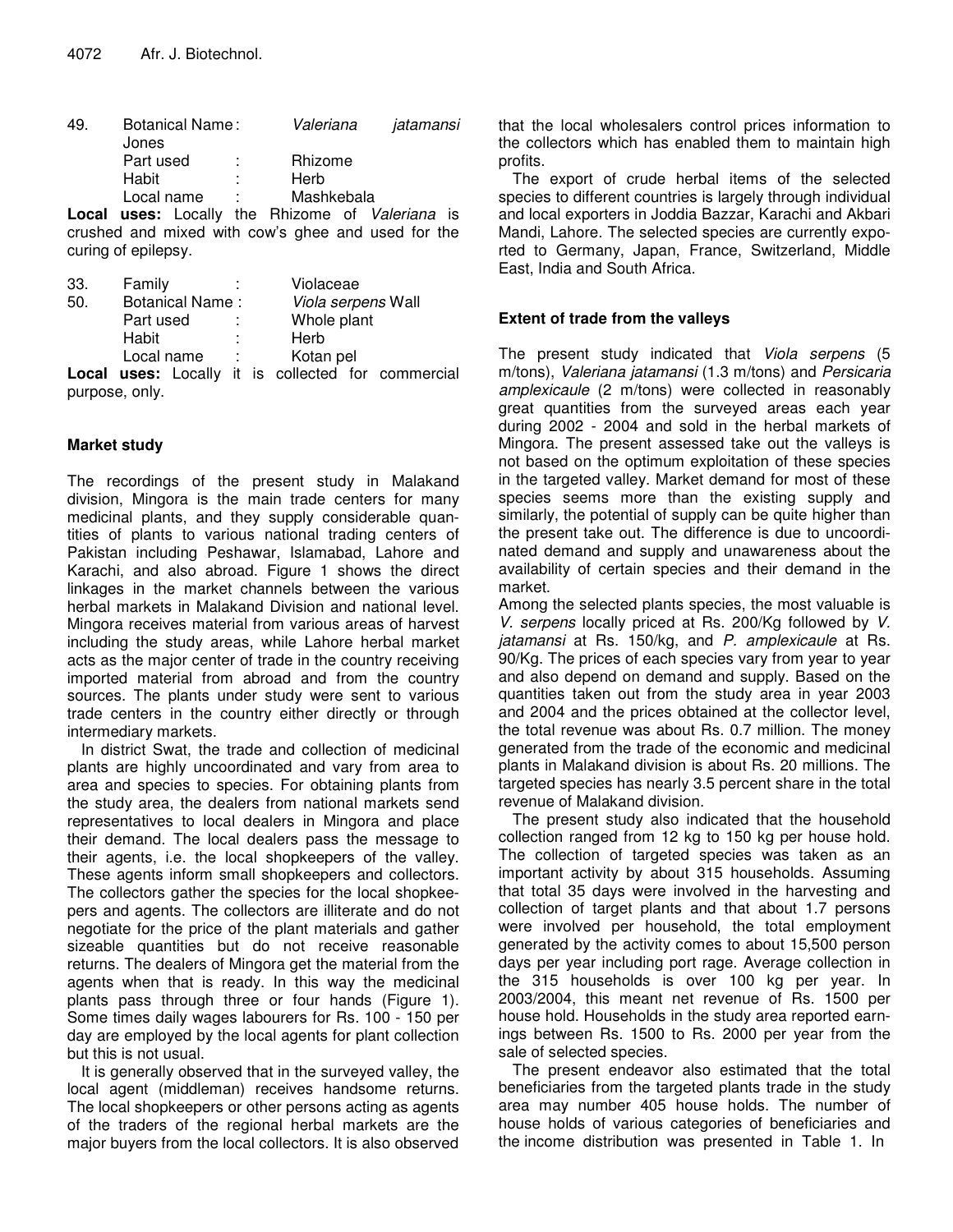

**Figure 1.** Market channels from collection sites and other areas to local, national and international markets. **\***Study area.

**Table 1.** Income distribution from the trade of targeted plants in Malam Jabba, Swat during 2002 - 2004.

|                           | <b>Number of Housel Gross Income</b> |      | Percent of                | <b>Gross Income</b> |
|---------------------------|--------------------------------------|------|---------------------------|---------------------|
| <b>Beneficiaries</b>      | hold                                 | (Rs) | <b>Total gross Income</b> | per house hold (Rs) |
| Collector Households      | 315                                  | 2000 | 20                        | 400                 |
| Porter households         | 50                                   | 100  | 3                         | 400                 |
| Village trader households | 20                                   | 500  | 11                        | 1000                |
| Middlemen agent           | 20                                   | 800  | 15                        | 1500                |
| Total                     | 405                                  | 3400 | 49                        | 3300                |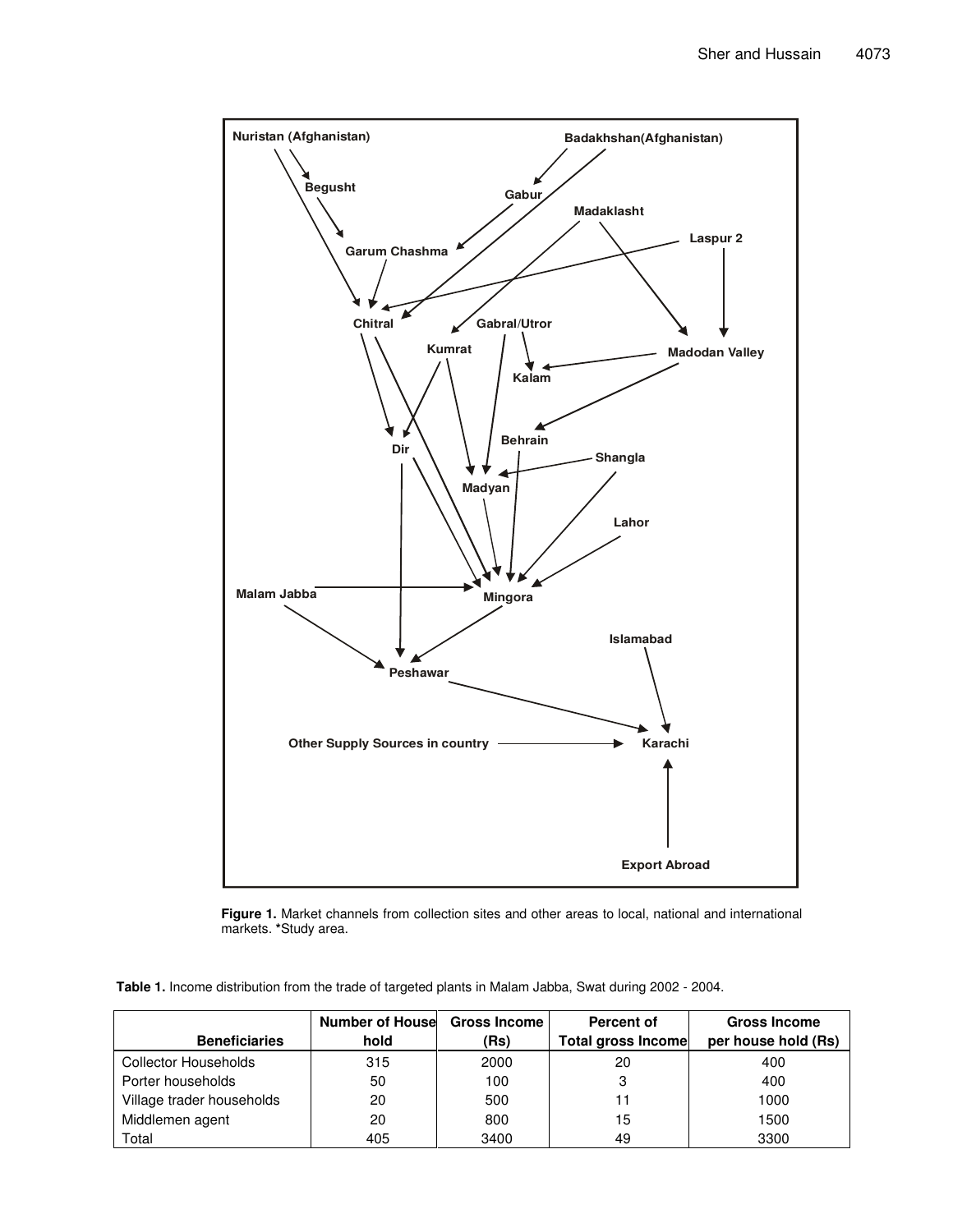|                         | <b>Collection</b> | Demand    | <b>Collector Rate</b> | Markets rate in Rs. Per Kg |     |                 |               |
|-------------------------|-------------------|-----------|-----------------------|----------------------------|-----|-----------------|---------------|
| <b>Botanical Name</b>   | Month             | Trend     | <b>Rs. Per KG</b>     | Local Market Whole Sale    |     | <b>National</b> | International |
| Persicaria amplexicaule | May September     | Increases | 90                    | 120                        | 150 | 200             | 300           |
| Valeriana jatamansi     | May September     | Increases | 150                   | 200                        | 300 | 350             | 500           |
| Viola serpens           | March Mav         | Increases | 200                   | 250                        | 350 | 500             | 1000          |

**Table 2.** Average price in Rs. per kg of plants at different market points.

**Table 3.** Work investment for collection of targeted plants in Malam Jabba Valley.

| <b>Name of Plants</b>   | Distance Traveled (km) |                | Time Spent (h) | Form of      |               |
|-------------------------|------------------------|----------------|----------------|--------------|---------------|
|                         | <b>Present</b>         | 20 Years ago l | <b>Present</b> | 20 Years ago | material sold |
| Persicaria amplexicaule |                        |                | $3 - 4$        | 1-2          | Fresh         |
| Valeriana Jatamansi     |                        |                | $4 - 5$        | $2 - 3$      | Fresh         |
| Viola Serpens           | 3-4                    |                | $6 - 8$        | $3-4$        | Fresh         |

terms of per household benefits, the village trader appeared as the largest beneficiary. However, trading is a full time activity for much of the year. Also the agent (middlemen) received a higher proportion of the income after marketing the produce directly.

### **Price fluctuations of species at collector level and beyond**

The present study evaluated that the price of the plants gradually increases from collector to local, national and international markets at each step in the chain (Table 2). The price was lowest at the collectors level and increasing many fold from collectors to the national markets and abroad. However, while guessing at the increase of the price from the collector level and beyond, it may be kept in mind that considerable weight of the plant material is lost during drying, cleaning, processing, grading, packing etc. at each level when value is added to the material. This weight loss varies from species to species and the modes of processing for sale. One of the reasons for the low price at collector's level was their unawareness of the price of the plants in the trade markets.

#### **Investment of work by collectors**

The time spent was based on the relative availability of the species with respect to the distance and the characteristics of the plant parts. Normally 4 - 8 h work in 3 - 4 km distance was required to gather a bundle of roots of 40 – 50 kg of the plants like *P. amplexicaule* and *V. jatamansi*. The flowers of *V. serpens* required 6 - 8 h time in 3 - 4 km to collect one kg of flowers (Table 3). Each species is collected manually through high labour cost as compared to other daily activities of the locals, and the collectors get very less money for their labour.

Table 3 indicates that the population of the selected species has been reduced more than half in the last 20 to 30 years. The local people traveled one to two km for the collection of some quantity (50 kg of rhizomes of *V. jatamansi* and P*. amplexicaule* and one kg flower/leaves of *V. serpens*) of the species in the past and now they traveled 2 to 4 km for the same quantity. Similarly they use to spend one to 4 h, 20 - 30 years ago and now they spend 3 to 8 h for the same collections. As a result, the collectors lose their interest which causes shortage of supply to the end user. Some collectors add various adulterants to increase the quantity. In one example, in *V. serpens* in a quarter of the leaves three quarters of the adulterants were added including leaves of other plants, petioles and even pebbles (personal observation). When the supply is not ensured and the pharmaceutical companies do not get the quality products, the national market encourages the import of the plants.

# **Collectors involved**

The information at the local level had shown that in the study area children were the main collectors (50%), followed by women (30%), Afghan refugee men (15%) and local men (5%).

# **DISCUSSION**

Medicinal plants are an important source of drugs in traditional system of medicine (Sher and Hussian, 1998a). They are used locally as a crude drug for the treatment of human and livestock health care since time immemorial. Even today, they are the main source of traditional health care especially in the remote hilly areas. The present investigation reported 50 plants species used by the local indigenous system of medicine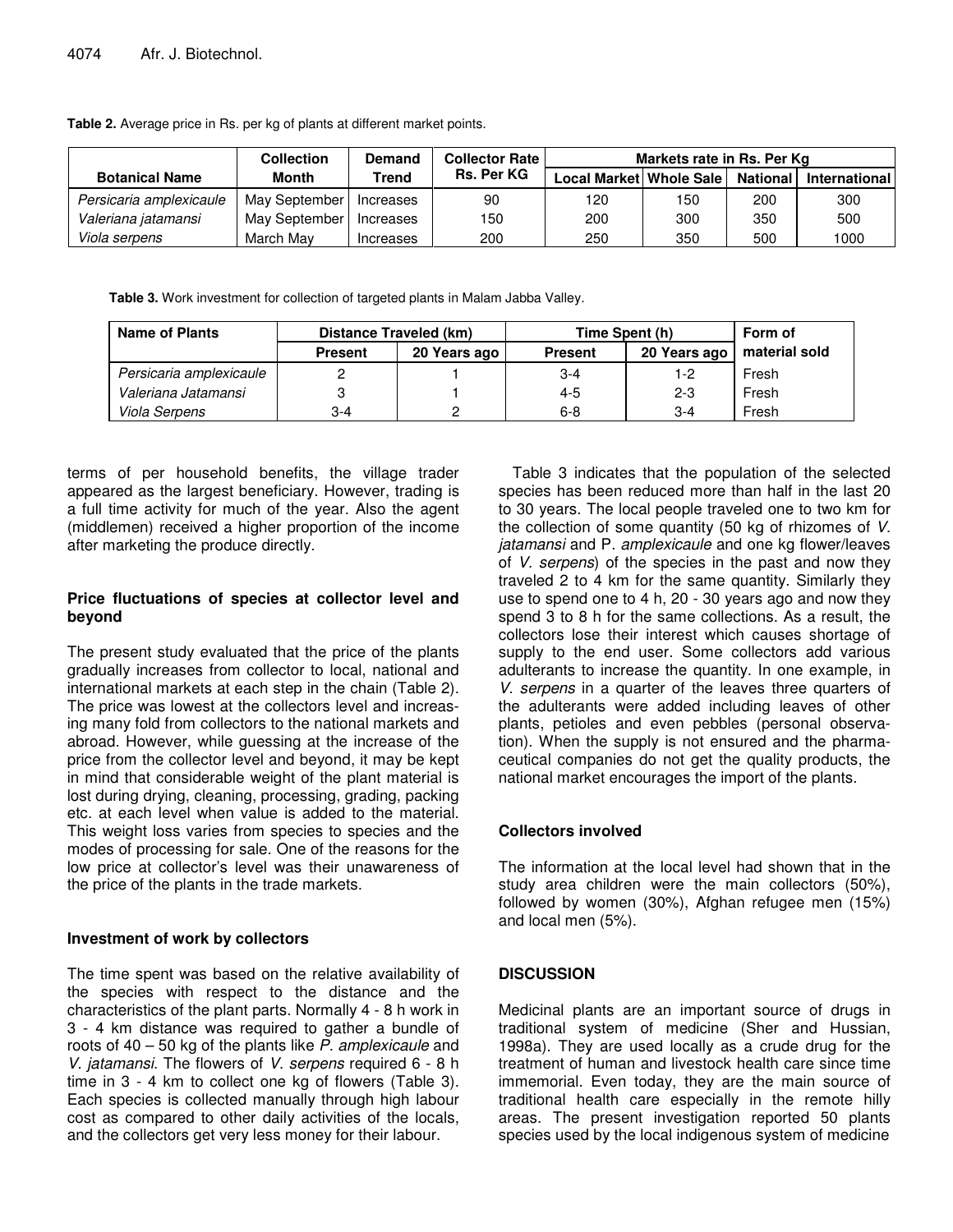for the curing of various diseases. Most of the species were used for curing various diseases such as stomachic, dysentery, fever and rheumatic pain. Similarly results were also reported by Arshad and Akram (1999), who reported few plants species of varied health care from Rawalpindi. However, their documented plants were different from those of our plants used for same purposes. It was also observed that some plants had single medicinal use while many other species had multiple uses. Kamali and Khalifa (1997) reported that 15 different medicinal plants were used for the curing of malaria in the central Sudan Sher (2000), also observed that most of the wild medicinal plants were frequently used for the curing of constipation, diarrhea and dysentery by the hill side dwellers of district Swat, Pakistan.

The market information revealed that district Swat is the collection and trading centre for many medicinal plants. It has a well-established market which supplies sizeable quantities of targeted plants to various trading centers of Pakistan and abroad. Khan (1985) and Zaidi (1998) also reported that majority of marketable medicinal plants are collected from Northern areas of Pakistan including Swat. The present study noticed that the structure of medicinal plant trade is complex involveing many players in the study area. The middlemen who purchase material from collectors sell this either to small shops in the region or to regional middlemen or agents of large dealers, and through this chain of middlemen the material reaches the wholesale dealers of large cities. Wholesalers supply the plant materials then to retailers or pharmaceutical companies or exporters. In this chain the wholesalers earn more as compared to others. The price may go quite high as the drug moves from the collectors to international market. Similarly Khan (1998), Sher and Hussain (1998a) and SDC/IC (1999) also reported that the middlemen and wholesalers earn a lot of profit from medicinal plants, therefore, when the plants reach to the international market, their price become double or tripled. The present study also observed that the prices of targeted plants increase 3 to 5 folds from collectors to local dealers, which may further be doubled or tripled at national markets.

It was also observed that the medicinal plant trade in Pakistan in general and district Swat in particular, is largely in the unorganized private sector with very little state control. Often the plant species which are rare or threatened are collected without any check, therefore, causing biodiversity loss and depletion of wild natural resources. The targeted plant species are collected from the wild of the study area on what is apparently a firstcome, first-serve basis. There is no management structure tied to the harvesting of resources at present. Therefore, collection volume is much more and beyond their regeneration rate. Similar observations were also reported by Cunningham et al. (1998) and Lange (1998). They stated that the trade and collection of plant materials is mostly handled by unskilled persons. As a result valuable medicinal plants are damaged due to lack of scientific methods of collection. Secondly overextraction, destructive harvesting techniques and habitat loss are severe threats to medicinal and aromatic plants in Europe and same is true for our study area. It was also discovered that collectors now have to put more efforts and to walk longer distances to collect the same materials of targeted plants when compared to twenty years ago.

The present study also revealed that with the increase in elevation and remoteness of the area within the study valley, of the involvement of children and women in the collection of, and dependence on medicinal plants increased. This agrees with the studies of Khan (1998), and SDC/IC (1999) who reported that women and children usually gather medicinal plants as a part time business, in the northern areas of Pakistan.

The present study, therefore, suggest that some management measures should be taken with the participation of local communities through village organization to conserve medicinal plant resources from becoming extinct. The foremost important thing is to give awareness/training to local communities on multidimensional basis about sustainable exploitation of medicinal plant wealth in hillsides and information on price of marketable species. The natural regeneration of economically important medicinal plants is adversely affected by deforestation, over grazing, unabated urbanization and by their unauthorized collection in the study area. This agree with Beg and Khan (1974), Hussain et al. (1996) and Sher and Hussain (1998b) who reported that unsustainable mode of medicinal plants collection and habitat loss has put the conservation status of many medicinal plants at risk in District Swat.

The present study, therefore, recommended that conesrvation measure with the participation of local comm. unities should be taken to conserve and restore the degraded habitat of medicinal plant resources. The foremost important thing is to increase awareness among the local inhabitants of Malam Jabba Valley, Swat, that they are the protectors of these vital indigenous resources, which can be exploited for several useful purposes.

#### **Recommendations**

Medicinal plants are the source of sustained income, provided efforts are made to stream line the regeneration protection and extraction of medicinal plants on proper scientific lines. Collection of medicinal plants carried out by the collectors may be streamlined in such a manner so as to provide ample regeneration time to the plants keeping their optimum time of growth in view. The area once used for collection may be decl-ared as protected area and collection may be debarred for a period of 2 to 4 years.